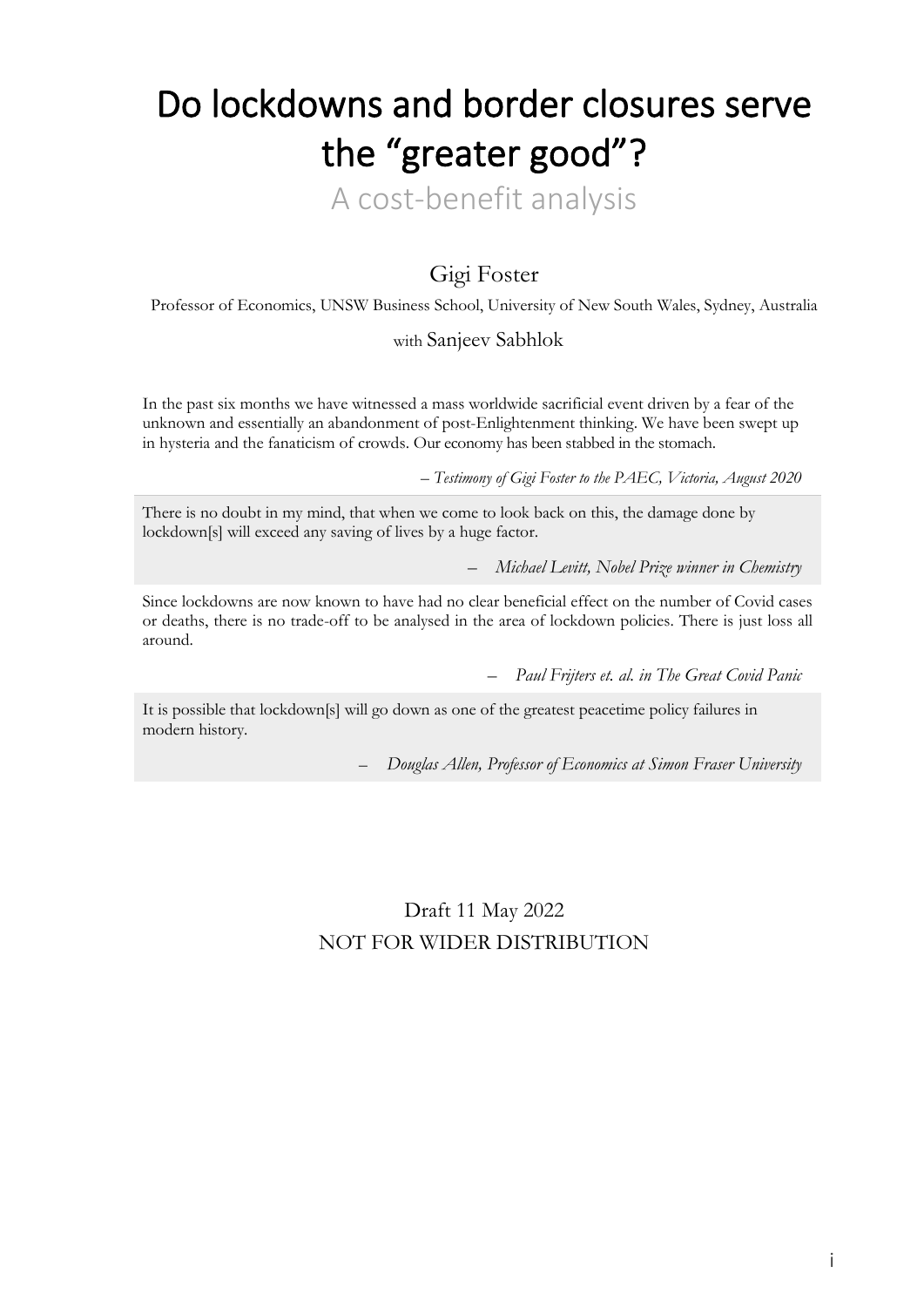# **Contents**

| 1. |               |                                                                                          |  |  |
|----|---------------|------------------------------------------------------------------------------------------|--|--|
|    | 1.1           |                                                                                          |  |  |
|    | 1.1.1         |                                                                                          |  |  |
|    | 1.1.2         |                                                                                          |  |  |
|    | 1.1.3         | Providing a cost-benefit analysis is the responsibility of the government  23            |  |  |
|    | $1.2^{\circ}$ |                                                                                          |  |  |
|    | 1.2.1         |                                                                                          |  |  |
|    | 1.2.2         |                                                                                          |  |  |
|    | 1.2.3         |                                                                                          |  |  |
|    | 1.2.4         |                                                                                          |  |  |
|    | 1.3           | OPPORTUNITY COSTS: DEATHS THAT COULD HAVE BEEN AVOIDED WITH DOLLARS SPENT ON COVID  28   |  |  |
|    | 1.4           |                                                                                          |  |  |
|    |               |                                                                                          |  |  |
| 2. |               |                                                                                          |  |  |
|    |               |                                                                                          |  |  |
|    | 2.1           |                                                                                          |  |  |
|    | 2.1.1         |                                                                                          |  |  |
|    | 2.1.2         |                                                                                          |  |  |
|    | 2.1.3         |                                                                                          |  |  |
|    | 2.1.4         |                                                                                          |  |  |
|    | 2.2           |                                                                                          |  |  |
|    | 2.2.1         |                                                                                          |  |  |
| 3. |               |                                                                                          |  |  |
|    | 3.1           |                                                                                          |  |  |
|    | 3.1.1         |                                                                                          |  |  |
|    | 3.1.2         | Even among the aged, the disease adversely affects mainly those with co-morbidities 34   |  |  |
|    | 3.1.3         |                                                                                          |  |  |
|    | 3.1.4         |                                                                                          |  |  |
|    | 3.2           |                                                                                          |  |  |
|    | 3.2.1         |                                                                                          |  |  |
|    | 3.2.2         |                                                                                          |  |  |
|    | 3.2.3         |                                                                                          |  |  |
|    | 3.2.4         | Epidemiological models have grossly exaggerated the severity of the pandemic 40          |  |  |
|    | 3.3           |                                                                                          |  |  |
|    |               |                                                                                          |  |  |
| 4. |               | EXTREME INTERVENTIONS WERE RULED OUT BY PRE-2020 SCIENCE  45                             |  |  |
|    | 4.1           |                                                                                          |  |  |
|    | 4.2           |                                                                                          |  |  |
|    | 4.2.1         |                                                                                          |  |  |
|    | 4.2.2         | A 2019 review by the Australian government of social distancing measures found they have |  |  |
|    |               |                                                                                          |  |  |
|    | 4.2.3         |                                                                                          |  |  |
|    | 4.3           |                                                                                          |  |  |
|    | 4.3.1         | Anthony Fauci vigorously opposed quarantines and lockdowns prior to 2020 47              |  |  |
|    | 4.3.2         |                                                                                          |  |  |
|    | 4.3.3         |                                                                                          |  |  |
|    | 4.3.4         |                                                                                          |  |  |
|    | 4.3.5         |                                                                                          |  |  |
|    | 4.4           |                                                                                          |  |  |
| 5. |               | BRIEF REVIEW OF THE POST-2020 COST-BENEFIT LITERATURE ON LOCKDOWNS  53                   |  |  |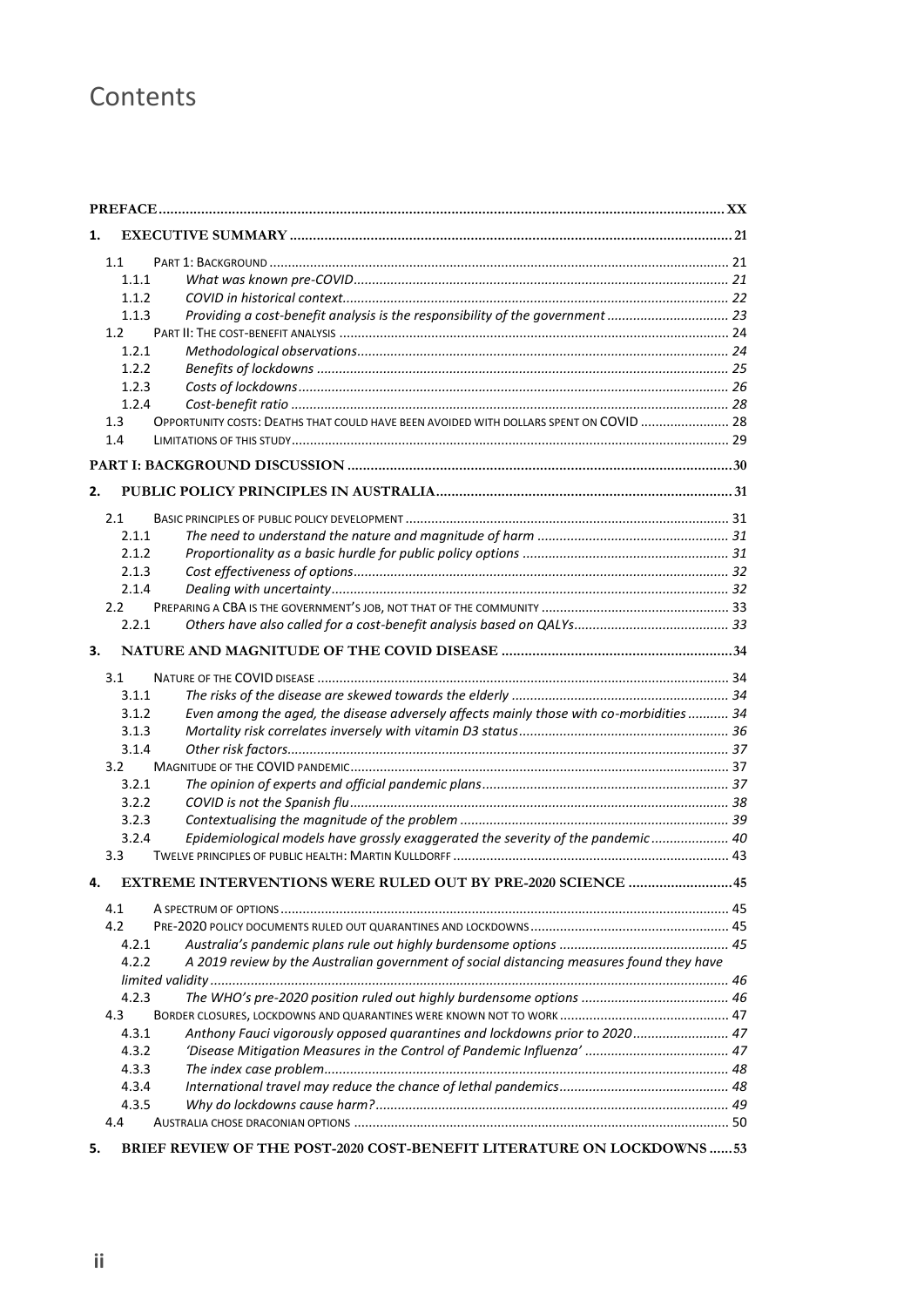|    | 5.1            |                                                                                           |    |
|----|----------------|-------------------------------------------------------------------------------------------|----|
|    | 5.2            |                                                                                           |    |
|    | 5.2.1          | Comparison of "early lockdown" and "late lockdown" European nations 55                    |    |
|    | 5.2.2          |                                                                                           |    |
|    | 5.2.3          |                                                                                           |    |
|    | 5.2.4          |                                                                                           |    |
|    | 5.3            |                                                                                           |    |
|    | 5.4            |                                                                                           |    |
|    | 5.4.1          | Douglas Allen's September 2021 CBA for Canada, and review of over 100 CBAs  59            |    |
|    | 5.4.2          |                                                                                           |    |
|    | 5.4.3          |                                                                                           |    |
|    |                |                                                                                           |    |
| 6. |                |                                                                                           |    |
|    | 6.1            |                                                                                           |    |
|    | 6.2            |                                                                                           |    |
|    | 6.2.1          |                                                                                           |    |
|    | 6.2.2          |                                                                                           |    |
|    | 6.2.3          |                                                                                           |    |
|    | 6.3            |                                                                                           |    |
|    | 6.3.1          |                                                                                           |    |
|    | 6.3.2          |                                                                                           |    |
|    | 6.4            |                                                                                           |    |
|    | 6.4.1          |                                                                                           |    |
|    | 6.4.2          |                                                                                           |    |
|    | 6.4.3          |                                                                                           |    |
| 7. |                | ILLUSTRATIVE COST-BENEFIT ANALYSIS OF THE UK (FROM THE GREAT COVID PANIC)                 | 76 |
|    |                |                                                                                           |    |
|    | 7.1<br>7.1.1   |                                                                                           |    |
|    | 7.1.2          |                                                                                           |    |
|    | 7.2            |                                                                                           |    |
|    | 7.2.1          |                                                                                           |    |
|    | 7.2.2          |                                                                                           |    |
|    | 7.2.3          |                                                                                           |    |
|    | 7.2.4          |                                                                                           |    |
|    | 7.2.5          |                                                                                           |    |
|    |                |                                                                                           |    |
|    | 7.2.6<br>7.2.7 |                                                                                           |    |
|    | 7.3            |                                                                                           |    |
|    |                |                                                                                           |    |
| 8. |                |                                                                                           |    |
|    | 8.1            |                                                                                           |    |
|    | 8.2            |                                                                                           |    |
|    | 8.3            | BENEFIT 3: IMPROVED HEALTH AND LONGEVITY OUTCOMES (INCLUDING INCREASES IN POPULATION)  84 |    |
|    | 8.3.1          |                                                                                           |    |
|    | 8.3.2          |                                                                                           |    |
|    | 8.3.3          |                                                                                           |    |
|    | 8.3.4          |                                                                                           |    |
|    | 8.3.5          |                                                                                           |    |
|    | 8.4            |                                                                                           |    |
|    | 8.5            |                                                                                           |    |
|    | 8.5.1          |                                                                                           |    |
|    | 8.5.2          |                                                                                           |    |
|    | 8.5.3          |                                                                                           |    |
|    | 8.6            | COMMENT: ASSESSING THE PM'S CLAIM THAT LOCKDOWNS HAVE AVOIDED 40,000 DEATHS 99            |    |
|    |                |                                                                                           |    |
| 9. |                |                                                                                           |    |
|    | 9.1            |                                                                                           |    |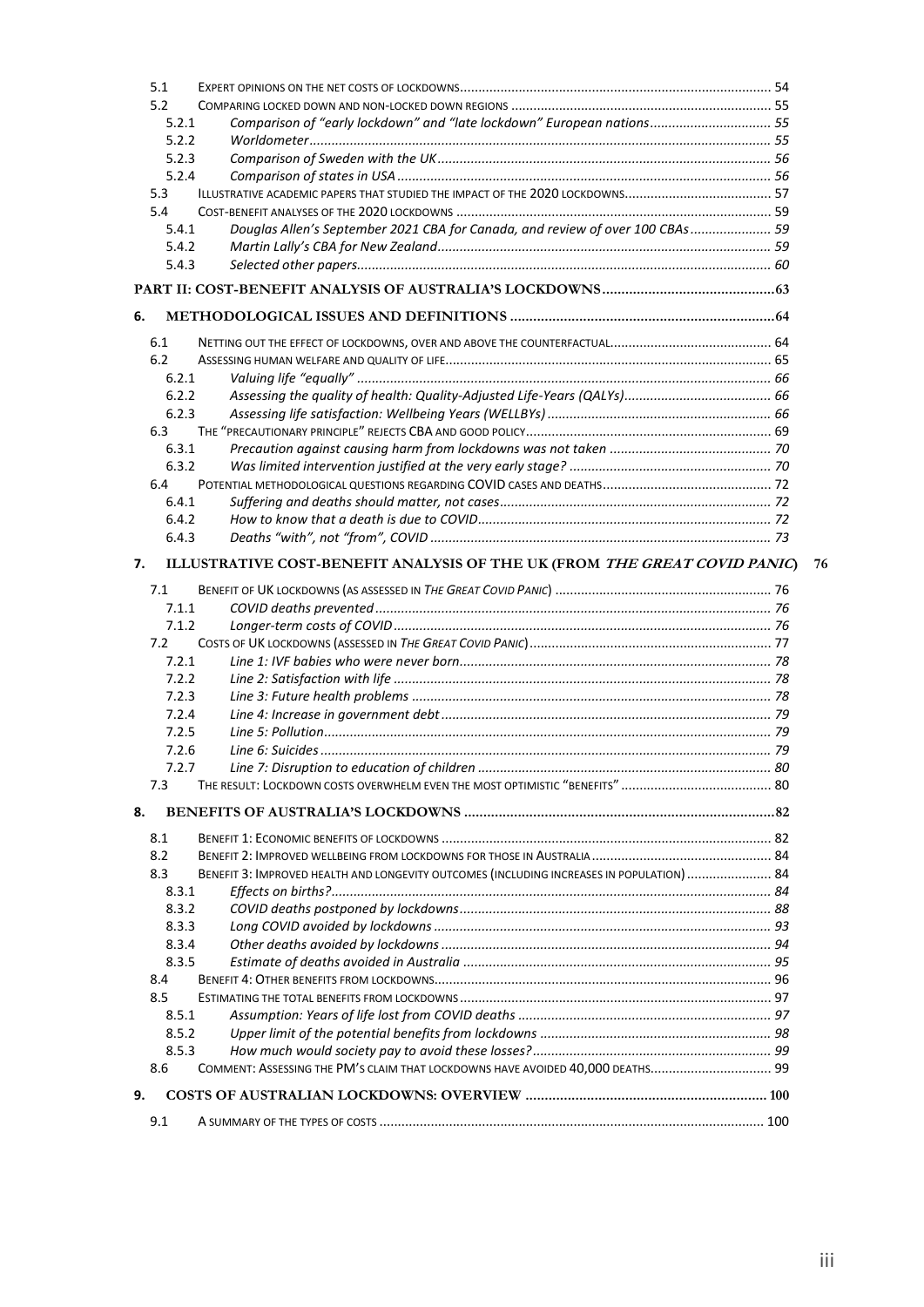| 9.2 |  |  |  |
|-----|--|--|--|
|-----|--|--|--|

|        | 10. IMMEDIATE COSTS: (1) LOST GDP AND INCREASED EXPENDITURE  102                |  |  |  |
|--------|---------------------------------------------------------------------------------|--|--|--|
| 10.1   |                                                                                 |  |  |  |
| 10.2   |                                                                                 |  |  |  |
| 10.3   |                                                                                 |  |  |  |
| 10.3.1 |                                                                                 |  |  |  |
| 10.3.2 |                                                                                 |  |  |  |
| 10.3.3 |                                                                                 |  |  |  |
| 10.3.4 |                                                                                 |  |  |  |
|        |                                                                                 |  |  |  |
| 11.1   |                                                                                 |  |  |  |
| 11.2   |                                                                                 |  |  |  |
| 11.2.1 |                                                                                 |  |  |  |
| 11.2.2 |                                                                                 |  |  |  |
| 11.3   |                                                                                 |  |  |  |
| 11.3.1 |                                                                                 |  |  |  |
| 11.3.2 |                                                                                 |  |  |  |
| 11.3.3 |                                                                                 |  |  |  |
| 11.4   |                                                                                 |  |  |  |
| 11.5   |                                                                                 |  |  |  |
|        | 12. MOSTLY FUTURE COSTS: (3) BIRTHS, MORBIDITY, MORTALITY, AND LIFESPAN 119     |  |  |  |
| 12.1   |                                                                                 |  |  |  |
| 12.2   |                                                                                 |  |  |  |
| 12.3   |                                                                                 |  |  |  |
| 12.4   |                                                                                 |  |  |  |
| 12.5   |                                                                                 |  |  |  |
| 12.5.1 |                                                                                 |  |  |  |
| 12.5.2 |                                                                                 |  |  |  |
| 12.5.3 |                                                                                 |  |  |  |
| 12.5.4 |                                                                                 |  |  |  |
| 12.5.5 |                                                                                 |  |  |  |
| 12.6   |                                                                                 |  |  |  |
| 12.7   |                                                                                 |  |  |  |
|        | 13. MOSTLY FUTURE COSTS: (4) SUSTAINED DAMAGE TO PRODUCTIVITY  147              |  |  |  |
| 13.1   | LONGER-TERM PRODUCTIVITY IMPACTS ON THE YOUNG, EMPLOYED, AND ENTREPRENEURS  147 |  |  |  |
| 13.1.1 |                                                                                 |  |  |  |
| 13.1.2 |                                                                                 |  |  |  |
| 13.1.3 |                                                                                 |  |  |  |
| 13.2   |                                                                                 |  |  |  |
| 13.3   |                                                                                 |  |  |  |
| 13.4   |                                                                                 |  |  |  |
|        |                                                                                 |  |  |  |
| 14.1   |                                                                                 |  |  |  |
| 14.2   |                                                                                 |  |  |  |
| 14.3   |                                                                                 |  |  |  |
| 14.4   |                                                                                 |  |  |  |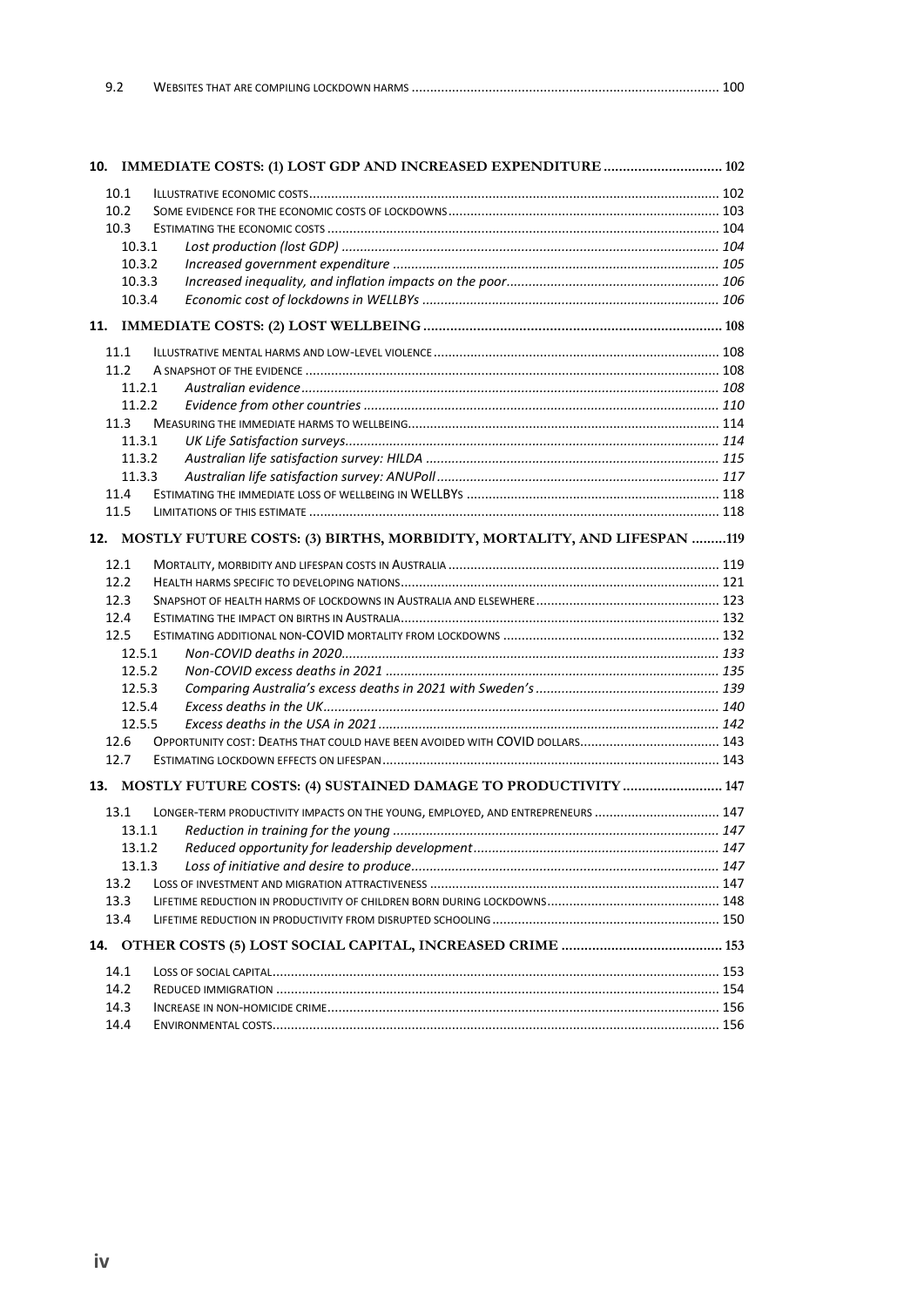| 151  |  |
|------|--|
|      |  |
|      |  |
|      |  |
| 15.3 |  |
| 15.4 |  |
| 15.5 |  |
| 15.6 |  |
|      |  |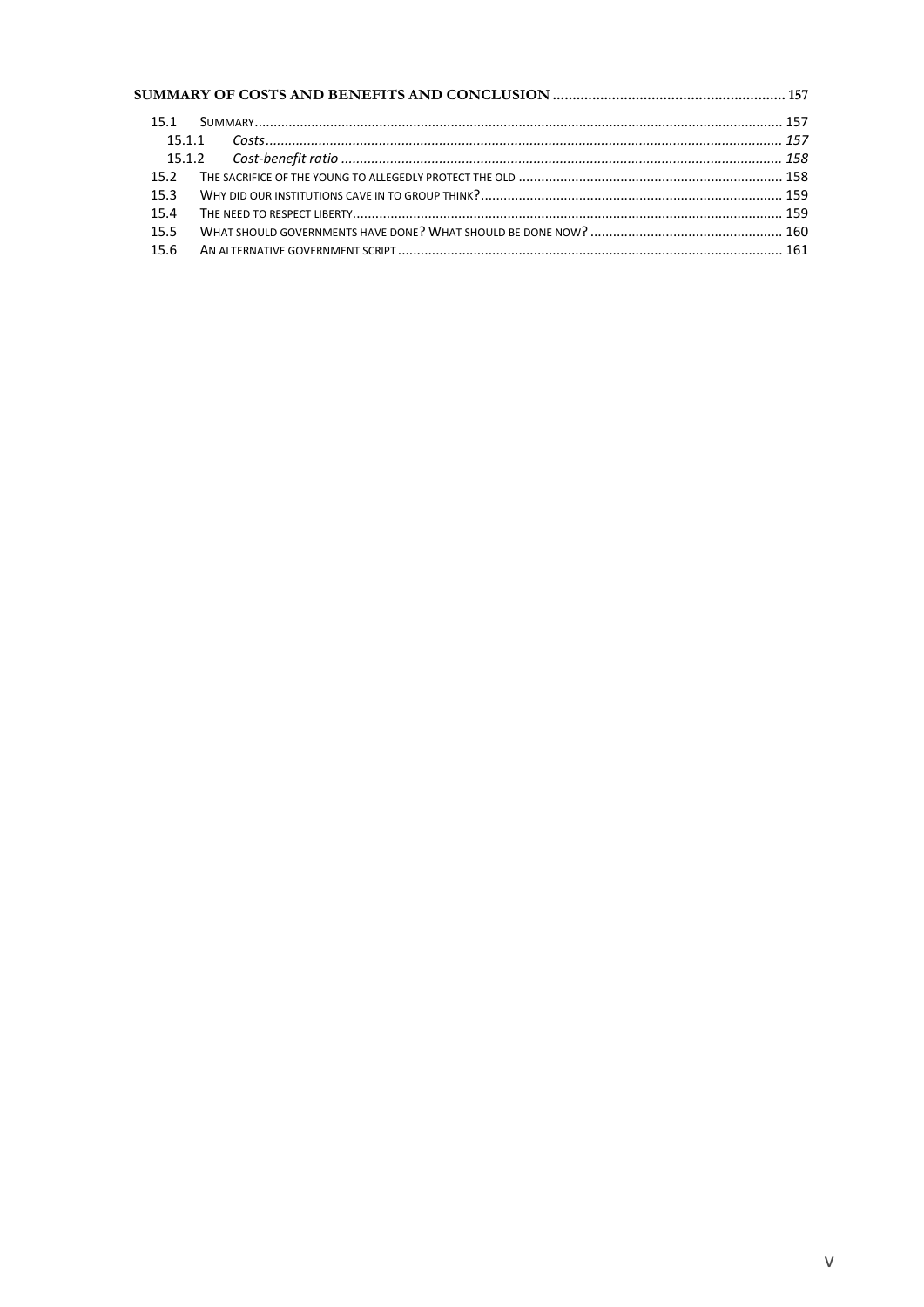# Preface

Rational public policymaking considers both sides of any proposed policy: benefits and costs. When the costs of lockdown policy have been raised during the COVID era, people have sometimes assumed that those costs are about: "just the economy", implying that "the economy" is something separable from human health. Yet there are real health and longevity costs of lockdowns, apart from their impacts on the quality of life and overall wellbeing.

In the first half of 2020, the costs of locking down economies should have been weighed against the projected benefits. Best guesses needed to be made about the areas of human wellbeing directly and indirectly affected by lockdown policies. Among other things, we needed to consider the loss of happiness due to loneliness from social isolation, the crowding-out of healthcare for problems other than COVID, the long-term costs to our children and university students of disrupted education, and the economic losses of shuttered businesses, increased inequality, and crowded-out government spending in future years.

In August 2020, I prepared a draft cost-benefit analysis (CBA) for consideration by the Victorian State Parliament<sup>1</sup> that was an illustration of how such an exercise could be conducted by the government, whose responsibility it was to provide a rational justification for lockdown policies.

This report updates my outline CBA of August 2020. It includes more context about the methods and about how to approach the robust policy deliberation process that Australian governments should have undertaken early in 2020, and it is structured like a standard CBA except that I do not analyse multiple options. I consider only one: the actual policies adopted in Australia. The alternative that I consider – the benchmark against which the impact of lockdowns is compared – is for the government to have put in place policies that delivered outcomes similar to what Sweden or other "low-restrictions" countries experienced.

Sourcing the data needed for such a process continues to be a challenge, but this is not new. This is a challenge that economists are trained to meet: we try, using the best data available, to come up with reasonable estimates. It would have been nice, for example, to have access to reliable and up-to-date Australian data about various aspects of human wellbeing and suffering. While tools like ANUPoll are useful, we need to build even better tools for analysis of human welfare in Australia. Using conservative assumptions on many different categories of costs and generous assumptions about the benefits of lockdowns, I have pieced together an estimate.

It is in Australia's interests to provide access to better quality data about its people, activities, and society, so that we can learn more about how to protect and promote welfare. To achieve this, Australia's departments and research institutions must develop more robust, up-to-date, and relevant data sources and make them available not only to policymakers with a duty to evaluate their policies, but also to independent researchers and the broader public.

I would like to thank Paul Frijters and Michael Baker for their comments on early drafts of this document. Their input greatly helped me to refine the structure and assumptions used.

My deepest heartfelt gratitude goes to Sanjeev Sabhlok, who drew together most of the initial content of this document from existing sources, added and adjusted content diligently at my request, and has been a tireless supporter of the endeavour.

I use the terms COVID and COVID-19 interchangeably in this document. I do not, however, revise the usage in published sources. The disease is increasingly being shortened in the literature to simply "covid."

Gigi Foster

Sydney, 11 May 2022

<sup>1</sup> Victorian PAEC, 12 August 2020.<https://www.parliament.vic.gov.au/paec/inquiries/article/4554>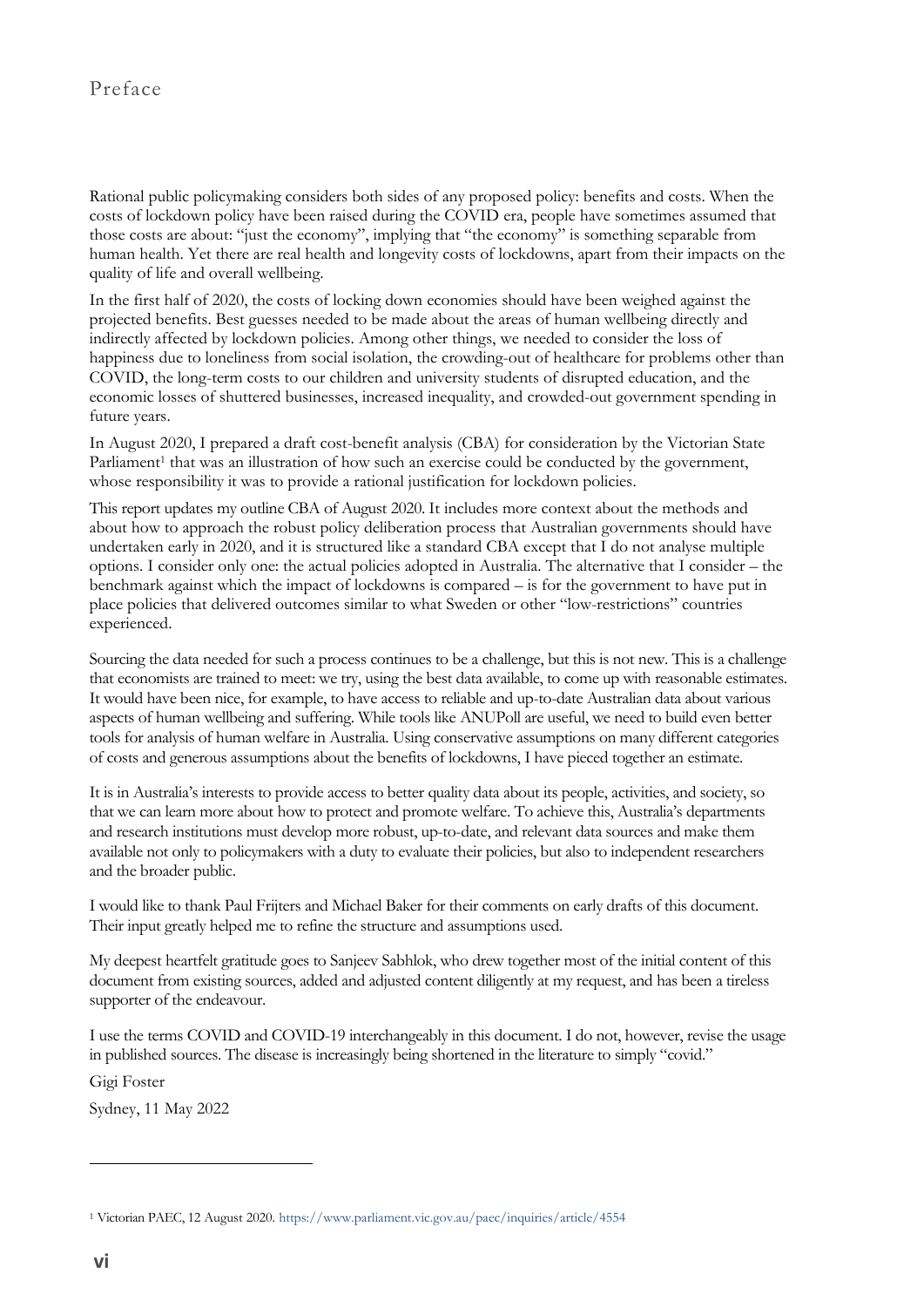# 1. Executive Summary

The world has been shaken by the response of governments to the COVID-19 pandemic in a way unlike what we have seen in any prior global health event. What started as a local health anomaly in one Chinese province quickly became a world-stopping crisis affecting every major nation in 2020. Industries from travel to manufacturing suffered sudden, acute disruptions due to political action to lock down cities and block free movement of people and goods between countries. Was all of this necessary to save lives, or did it on net produce human damage?

This report aims to evaluate whether Australia's COVID lockdown policies – a central feature of our COVID policy response – were on net helpful or harmful. The report is divided into two parts, of which the first is a background discussion that contextualises the analysis, and the second part estimates the costs and benefits of the Australian COVID lockdowns.

#### 1.1 Part 1: Background

I start by discussing the characteristics of good policy processes and summarising the information known early in 2020 that was relevant to responding to COVID. The magnitude of the pandemic is also discussed by reference to history.

#### **1.1.1 What was known pre-COVID**

On 24 January 2020, at the beginning of the Wuhan lockdowns, Gauden Galea – the WHO's representative in China – said that "trying to contain a city of 11 million people is new to science. The lockdown of 11 million people is unprecedented in public health history, so it is certainly not a recommendation the WHO has made." <sup>2</sup> This statement summarises the WHO's known position on the wisdom of lockdowns in 2019, including its official guidance on managing flu-like pandemics, and was also reflected in official policy positions of the developed world before the arrival of COVID-19.

Years before COVID's arrival, the late Donald Henderson, a major figure in epidemiology who was instrumental in eradicating smallpox from the planet, opined that it is impossible to stop most viruses through border control.<sup>3</sup> Henderson contended that the spread of most viruses cannot be stopped unless the first case (the "index case") in a country is stopped, and the next case is stopped, and every additional case is stopped as it erupts. He noted that some viruses can indeed be controlled through quarantines of the sick, and successful attempts have been made to do so (e.g., for Ebola). For most viruses, including the flu, he argued that if even a single person who may not have obvious symptoms slips through the net of control, then the battle is lost. It is far more sensible in such cases, Henderson argued, not to implement hard border controls but rather to manage the disease in order to minimise harm. In his words: "this idea that in this day and age one is going to intercept people coming across the border and you're going to stop the spread of the disease is a concept that was antiquated a very long time ago." 4

Extended lockdowns of whole populations had never been used in the history of pre-COVID disease control and were regarded as unwise by eminent epidemiological experts such as Donald Henderson. They were known to cause significant negative effects on many other dimensions of society, including our ability to continue to control the target disease. 5

<sup>2</sup> Senger, Michael P., "China's Global Lockdown Propaganda Campaign", *Tablet*, 16 September 2020. Short URL: [https://bit.ly/2RXS0RA.](https://bit.ly/2RXS0RA)

<sup>3</sup> See Donald Henderson's comments on this topic from timestamp 32:35 on a panel at the 5 March 2010 conference on "The 2009 H1N1 experience: policy implications for future infectious disease emergencies" at [https://www.youtube.com/watch?v=8rEV857R0LE.](https://www.youtube.com/watch?v=8rEV857R0LE)

<sup>4</sup> See from timestamp 33:55 at <https://www.youtube.com/watch?v=8rEV857R0LE>

<sup>5</sup> See the discussion of Henderson's position and the history of the use of lockdowns provided by Jay Bhattacharya here: [https://t.me/sanjeevsabhlok/3461,](https://t.me/sanjeevsabhlok/3461) and the following analysis and re-print of a 2006 paper by Henderson here: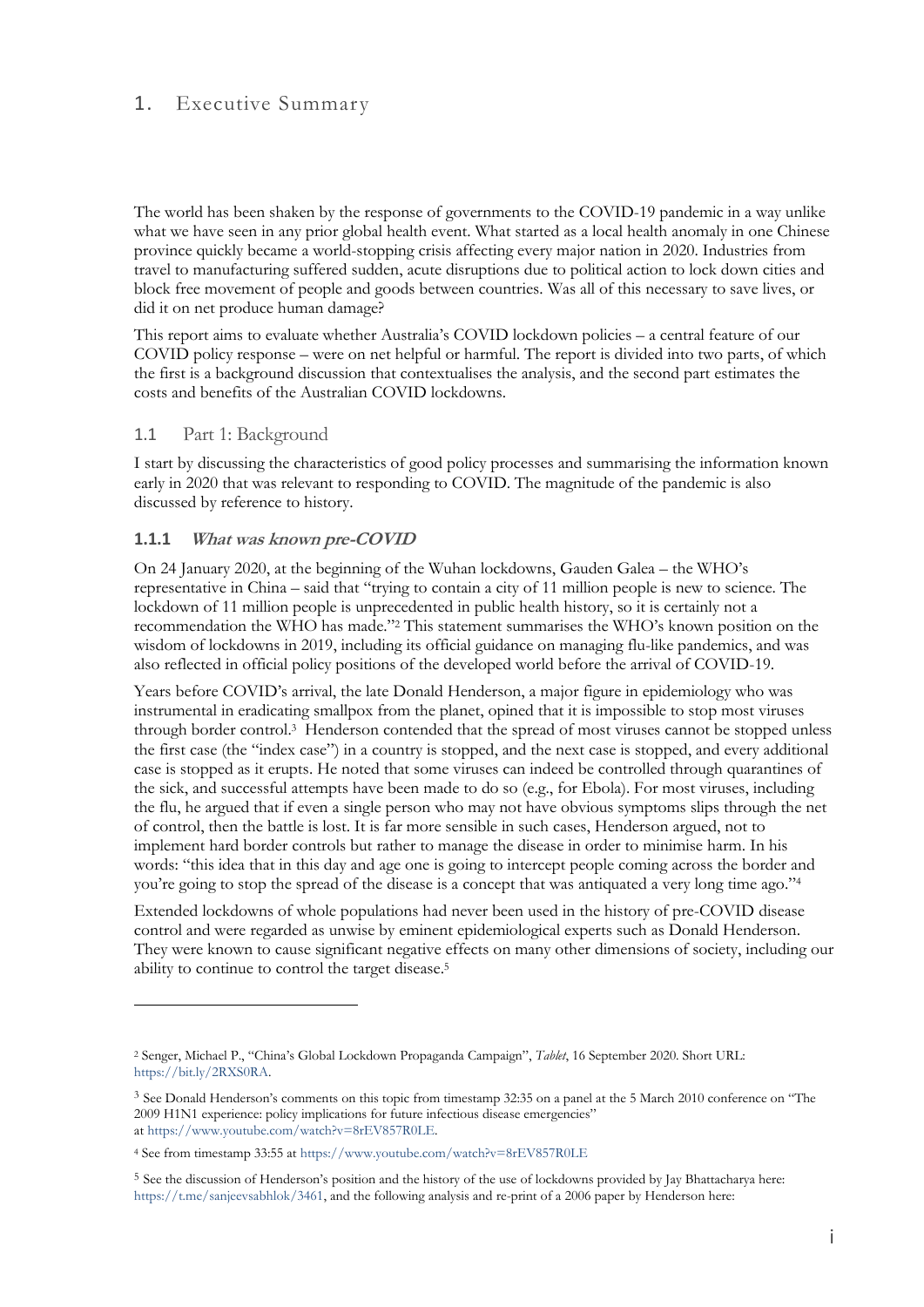Further, counterintuitive though it may seem, there are arguably great public health benefits from human inter-mingling. Some of these may derive directly from our interaction with pathogens, including when we travel internationally. Since at least her "Princeton in Europe" lecture of 2013, Dr Sunetra Gupta of Oxford University has argued that global immunity to viruses is strengthened from international travel:

Virulent pathogens cannot be the only things we bring back from countries where they've originated. It is more likely that we're constantly importing less virulent forms which go undetected because they're asymptomatic and these may well have the effect of attenuating the severity of infection with their more virulent cousins.

After all the oldest trick up our sleeves is, as vaccination goes, is to use a milder species to protect against a more virulent species. Perhaps this is something we're inadvertently achieving by mixing more widely with a variety of international pathogens.<sup>6</sup>

According to Dr Gupta, the same principle that applies to children, who "benefit from being exposed to this (COVID) and other seasonal coronaviruses." <sup>7</sup> The logic is that getting a less harmful infection protects children against more serious infections in the future. Therefore, Dr Gupta contends, "the best way to [safeguard against pandemics] is to build up a global wall of immunity. And it may be that we're unwittingly achieving this through our current patterns of international travel." As part of our response to COVID-19, we have paused this potential mechanism of building group-level immunity to pathogens.

The World Health Organization's position on pandemic management prior to COVID-19 included recommending some voluntary preventative measures for a virus like COVID, such as handwashing and avoiding crowds, but no border closures and quarantines, and no mandated restrictions on the movement of healthy people under any circumstances.<sup>8</sup> If such restrictions had been favoured by pre-COVID scientific consensus, this would have been reflected in many scientific contributions prior to 2020 advocating policies like lockdowns after evaluating their costs and benefits. In fact, to my knowledge, virtually no scholarly works published after WWII and prior to 2020 argue that restrictions on the movements of healthy populations would result or ever have resulted in positive net benefits in terms of human welfare, wellbeing, or lives. 9

#### **1.1.2 COVID in historical context**

A key element of contextualising a cost-benefit analysis of any policy is to understand the magnitude of the problem that the policy purports to address. It has been known since early 2020 that the threat posed by COVID is not severe by historical or pathogenic comparison. Victoria's pandemic plan of 10 March 2020 indicated that the original strain of "COVID-19 is assessed as being of moderate clinical severity." It has also been clear since then that COVID is largely a non-event in children but can be severe in the elderly and those with comorbidities.

There were 50 million global deaths in 1918-1919 from the Spanish flu when the world's population was 1.8 billion. The current world population is 7.9 billion, meaning that around 219 million people would need to die of COVID if the COVID pandemic were in the league of the Spanish flu in terms of raw numbers of deaths. As displayed in Figure 1.1, there have been about 7 million deaths with COVID reported by Worldometer<sup>10</sup> to date, or more than 30 times fewer than 219 million.

[https://www.aier.org/article/how-a-free-society-deals-with-pandemics-according-to-legendary-epidemiologist-and-smallpox](https://www.aier.org/article/how-a-free-society-deals-with-pandemics-according-to-legendary-epidemiologist-and-smallpox-eradicator-donald-henderson/)[eradicator-donald-henderson/](https://www.aier.org/article/how-a-free-society-deals-with-pandemics-according-to-legendary-epidemiologist-and-smallpox-eradicator-donald-henderson/)

<sup>6</sup> <https://www.youtube.com/watch?v=kclL0F985DY>

<sup>7</sup> [https://www.standard.co.uk/news/londoners-diary/the-londoner-let-children-be-exposed-to-viruses-says-professor-gupta](https://www.standard.co.uk/news/londoners-diary/the-londoner-let-children-be-exposed-to-viruses-says-professor-gupta-a4538386.html)[a4538386.html](https://www.standard.co.uk/news/londoners-diary/the-londoner-let-children-be-exposed-to-viruses-says-professor-gupta-a4538386.html)

<sup>8</sup> See the WHO's pre-COVID (October 2019) report here regarding the use of non-pharmaceutical interventions to control flutype viruses, together with the annexures providing scientific backing for the WHO's recommendations: [https://web.archive.org/web/20200313050816/https://www.who.int/influenza/publications/public\\_health\\_measures/publicati](https://web.archive.org/web/20200313050816/https:/www.who.int/influenza/publications/public_health_measures/publication/en/) [on/en/;](https://web.archive.org/web/20200313050816/https:/www.who.int/influenza/publications/public_health_measures/publication/en/)<https://apps.who.int/iris/bitstream/handle/10665/329438/9789241516839-eng.pdf?ua=1>

<sup>9</sup> The sole exception of which I am aware is the following work, which envisions a pathogenic threat far worse than COVID: https://onlinelibrary.wiley.com/doi/pdf/10.1111/1753-6405.12818

<sup>10</sup> https://www.worldometers.info/coronavirus/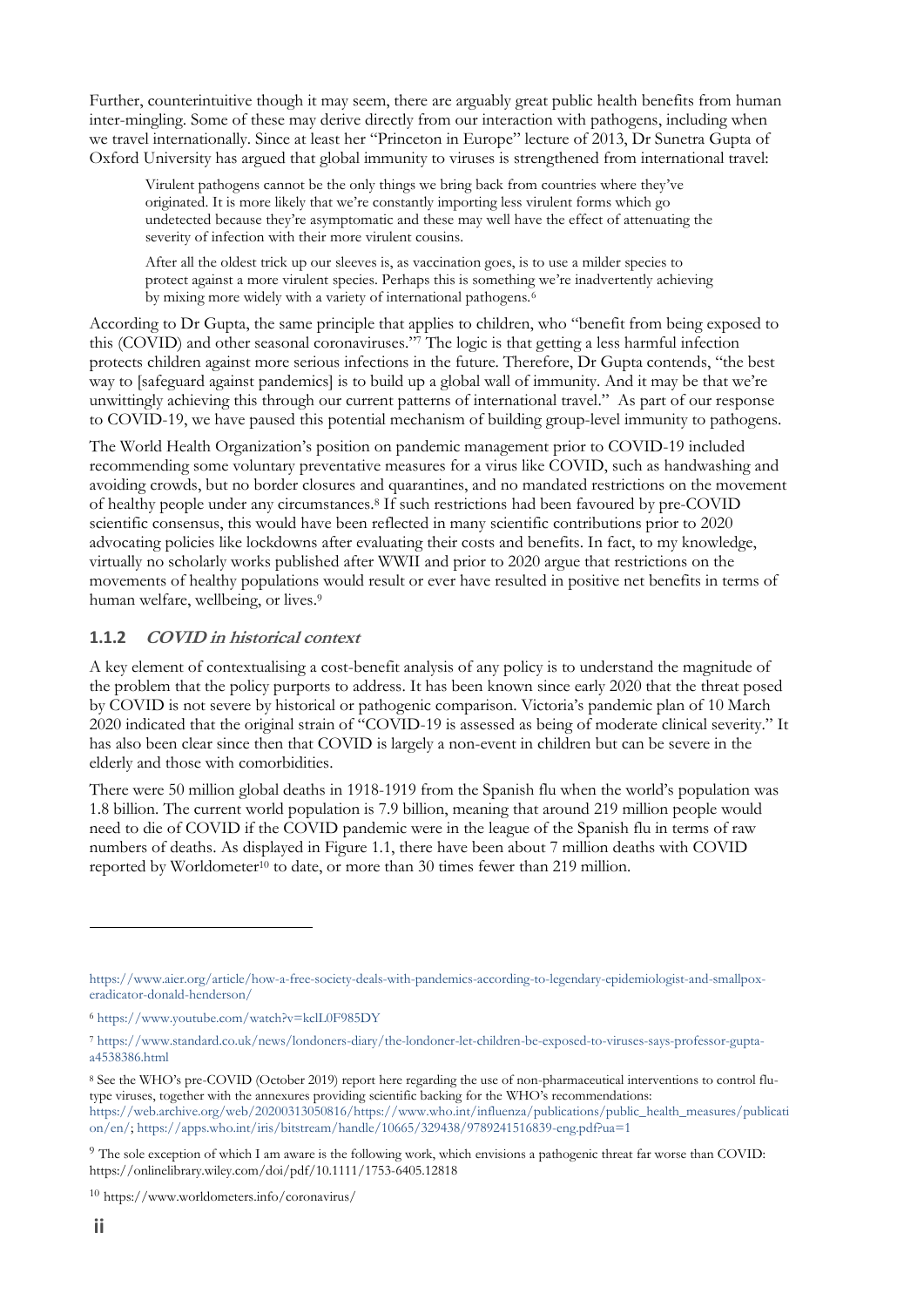# **Comparing four pandemics**



Figure 1.1: A comparison of the relative magnitude of four pandemics<sup>11</sup>

On 9 April 2022, John Ioannidis of Stanford, one of the world's most highly citied epidemiologists today, wrote to Sanjeev Sabhlok: "You are correct, the 1918 flu was 50-500 times worse than COVID-19 once you adjust for population size and for age distribution. I have highlighted this recently in a paper on the end of the pandemic that includes a detailed table comparing the impact of pandemics versus the seasonal flu. Deaths from SARS-CoV-2 COVID-19 was just 1.5-4 times the equivalent of three seasons of seasonal flu (most likely closer to the 1.5 number actually). Spanish flu was 100-1000 times bigger than 3 seasons of seasonal flu. [https://onlinelibrary.wiley.com/doi/10.1111/eci.13782"](https://onlinelibrary.wiley.com/doi/10.1111/eci.13782). <sup>12</sup> Augmenting this conclusion is that fact that since the Spanish flu severely impacted the young, while COVID's victims are mainly elderly, the Spanish flu was even more lethal in terms of potential life years lost.

Even if the many legitimate questions about COVID death reporting are ignored, the severity of the COVID pandemic is in the range of the Asian flu of 1957 (also shown in Figure 1.1), in response to which healthy populations were not locked down.

## **1.1.3 Providing a cost-benefit analysis is the responsibility of the government**

It is incumbent upon a democratic government pursuing sound policy-making principles to conduct and provide for public examination a cost-benefit analysis of major policies that transparently estimates and weighs all known or expected benefits and all known or expected harms. No such analysis has been forthcoming in Australia to provide a justification for the COVID lockdowns, despite such a requirement being deeply embedded in the standard policy processes of Australia.

On 12 August 2020, in light of the government's failure to discharge its responsibility in this regard, I presented a preliminary cost-benefit analysis of Victoria's lockdowns to the Public Accounts and Estimates Committee of Victoria's State Parliament. <sup>13</sup> My analysis was intended as a demonstration of approach and offered a generous estimate of the benefits and only a partial accounting of the costs of lockdowns. I noted that a comprehensive cost-benefit analysis would need to factor in a wide variety of additional costs, many of which I enumerated but did not fully cost out in the document.

No level of Australian government has yet provided a CBA justifying COVID lockdowns. The present report expands my August 2020 draft CBA by providing estimates for more cost and benefit categories, and updates it to cover the costs and plausible benefits of COVID lockdown policies implemented through the end of 2021.

<sup>11</sup> Data as at 10 Mary 2022. Source: [https://bit.ly/3ut40LA.](https://bit.ly/3ut40LA) Data drawn from sources described here: https://www.sabhlokcity.com/2020/09/source-of-the-data-that-im-using-to-estimate-scaled-up-pandemic-deaths-today-forspanish-asian-and-hong-kong-flu/

<sup>12</sup> http://sanjeev.sabhlokcity.com/Misc/Screenshot\_10-john.png

<sup>13</sup> <https://www.parliament.vic.gov.au/paec/inquiries/article/4554>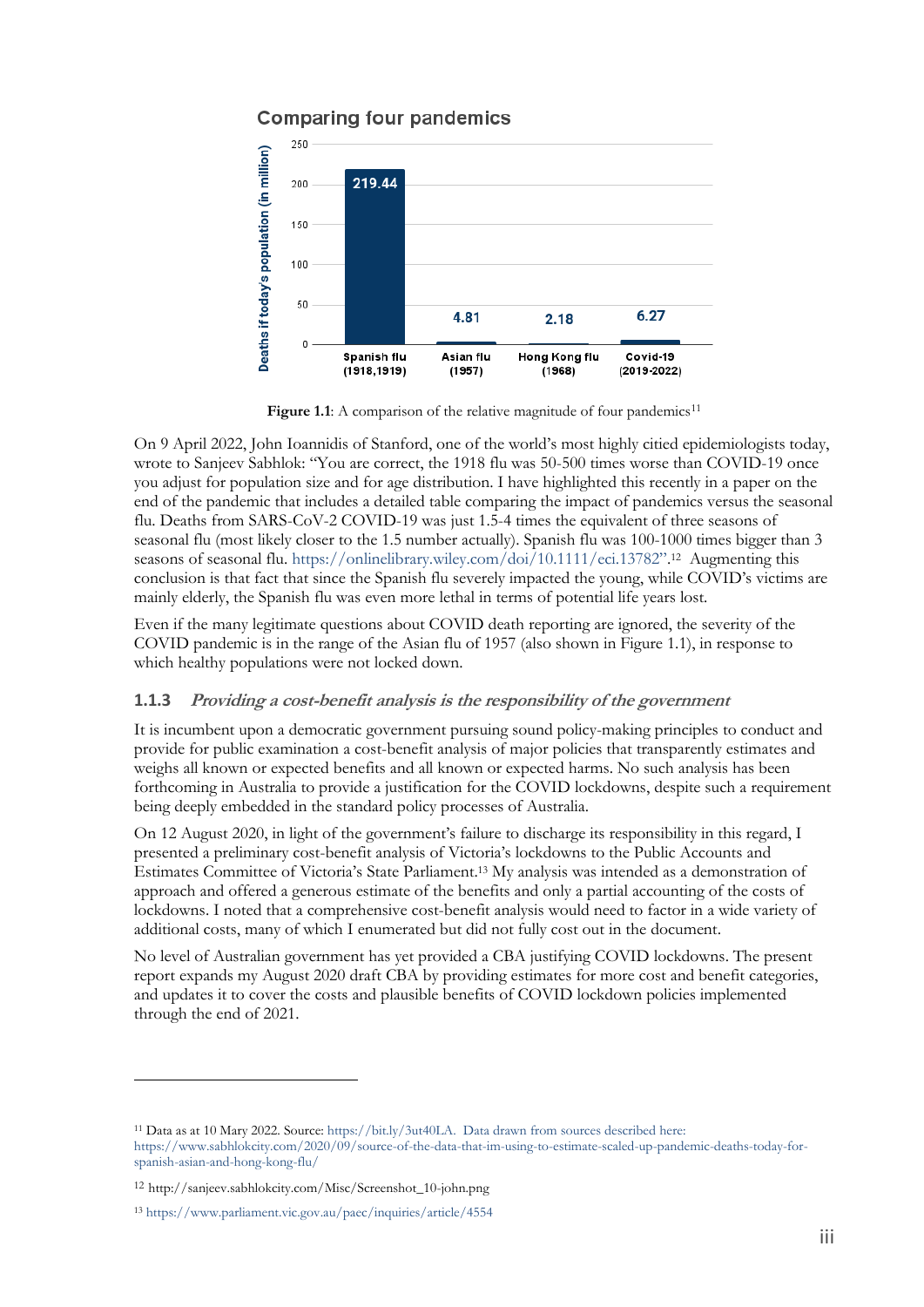# 1.2 Part II: The cost-benefit analysis

This expanded CBA confirms that the costs of wholesale lockdowns for Australia are far greater than their benefits in a COVID world, even using the most conservative assumptions in favour of the government's lockdown policies.

## **1.2.1 Methodological observations**

A few methodological observations are in order. 14

#### **This CBA is retrospective, not prospective.**

A proper policy analysis using a CBA approach considers not just one policy alternative (lockdowns, in this case) but a wide range of options. A scenario analysis is also usually included to accommodate the inevitable uncertainty about projected costs and benefits. Only then is the appropriate policy selected. While this report alludes to a range of potential options that were available to the government at the outset of the pandemic, it is retrospective and looks only at the effects of the actual policies that have been implemented in Australia, relative to a default policy of managing COVID in what would have been considered the best-practice manner before March 2020: i.e., compliance of Australian governments with their own risk-based pandemic plans which preclude wholesale lockdowns or border closures, but include targeted restrictions and voluntary social distancing. Such an approach is proxied in this paper by taking actions that would have delivered outcomes similar to what countries with policy settings like Sweden achieved in 2020 and 2021.

#### **CBAs are about social welfare, not money.**

There is a prevalent misconception that CBAs are about money. They are in fact about social welfare. The approach taken in this report considers statistical lives lost now and in the future, and also counts, for example, the mental health suffering that people endure when they are locked inside their homes. In the CBA presented here, the human welfare costs of lockdowns are put into a currency (quality-adjusted life years, or QALYs) that is used to enumerate both projected costs and benefits of the lockdowns. I also use the newly created WELLBY (wellbeing year) measure to capture some lockdown costs. Since one year of average healthy life (1 QALY) equates to 6 WELLBYs experienced by a person for one year, this allows suffering across the society to be compared with benefits in the same welfare "currency."

#### **A conservative approach is adopted.**

Every assumption about the costs of lockdowns that I make in this CBA is supported directly or indirectly by the research literature and evidence. The only assumptions I make that have scant backing are my conservative assumptions in favour of lockdowns, i.e., in favour of trying to find that lockdowns are helpful. I assume that COVID deaths would be avoided by lockdowns, which is an assumption not borne out in other countries' experiences, <sup>15</sup> but arguably true to a small extent in Australia, at least insofar as blocking international travel will have reduced the amount of virus circulating within Australia for a period of time.

#### **Sweden and other countries with mild restrictions serve as counterfactuals.**

To estimate the losses avoided by lockdowns, I consider two alternative counterfactuals: the outcomes achieved by Sweden, and those achieved by a set of six nations with low levels of COVID restrictions. In the final analysis I count the higher of these two estimates – using population-adjusted data from Sweden as the counterfactual – to be the upper-end amount of loss potentially avoided because of Australia's lockdown policies.

<sup>&</sup>lt;sup>14</sup> I am indebted to Sanjeev Sabhlok, former Victorian Treasury economist, for providing much of the information in this report to do with the typical usage of CBA within Australian governments.

<sup>15</sup> E.g., as examined in Herby et al 2022, [https://sites.krieger.jhu.edu/iae/files/2022/01/A-Literature-Review-and-Meta-Analysis](https://sites.krieger.jhu.edu/iae/files/2022/01/A-Literature-Review-and-Meta-Analysis-of-the-Effects-of-Lockdowns-on-COVID-19-Mortality.pdf)[of-the-Effects-of-Lockdowns-on-COVID-19-Mortality.pdf](https://sites.krieger.jhu.edu/iae/files/2022/01/A-Literature-Review-and-Meta-Analysis-of-the-Effects-of-Lockdowns-on-COVID-19-Mortality.pdf)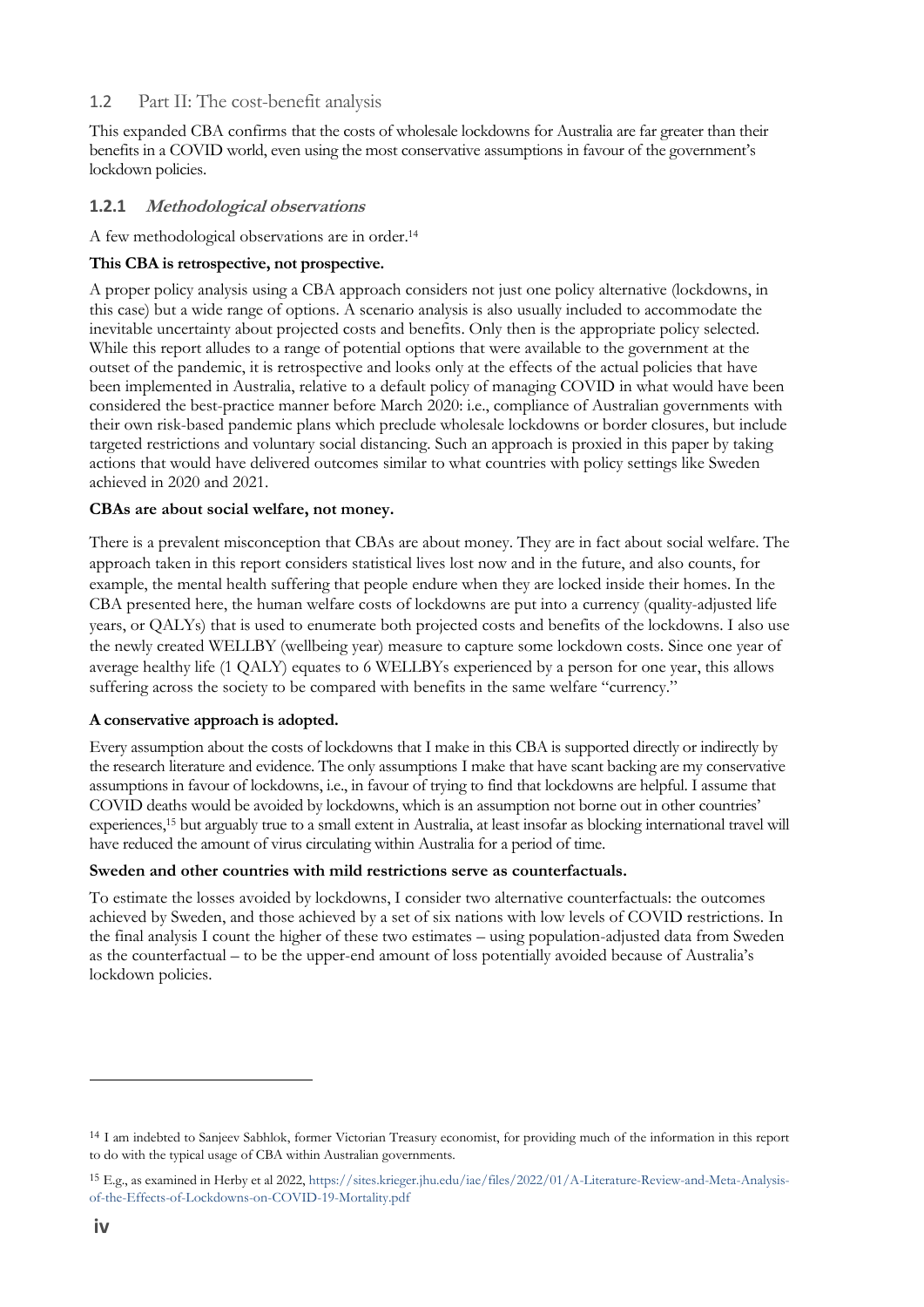Worldometer<sup>16</sup> shows that more than 50 countries with harsh lockdowns have experienced more COVID deaths per million than Sweden which had no lockdowns, mandatory masks, quarantines or border closures. If the Worldometer data is adjusted for Sweden's high latitude (with likely low vitamin D levels), age structure (20% of Sweden's population is over 65 and hence more vulnerable to the virus, compared with 18.9% in the UK and 9.3% across the world), the "dry tinder" effect (a low mortality rate from flu in the December 2019 through March 2020 flu season in Sweden<sup>17</sup> meant that more vulnerable people were around to be attacked by COVID, or other diseases, later in 2020), higher density nursing and aged care homes, and likely over-reporting of COVID deaths in Sweden,<sup>18</sup> then the COVID death rate in Sweden would look even more modest. Hence, the choice to use Sweden as a counterfactual likely yields an overestimate of the benefits of lockdowns.

#### **1.2.2 Benefits of lockdowns**

In this paper I calculate **12,304 deaths** as the upper-end estimate for the number of COVID deaths that could have occurred in Australia during 2020 and 2021 without lockdowns. There were in fact 2,353 COVID deaths in Australia in these two years, even in the presence of lockdowns, so at most **9,951 COVID deaths were avoided by lockdown policies**. On average a COVID death represents a loss of 3 to 5 QALYs,<sup>19</sup> since on average such a death occurs in someone already significantly advanced in age and not in good health. I use the higher figure of 5 in this report, to be generous to lockdowns.

To this, based on estimates of the incidence and severity of long COVID, <sup>20</sup> one can add 2% of the estimated losses in the form of COVID deaths to account for the human cost of long-COVID effects. One can also add an estimated 131 deaths by homicide and traffic accidents, often of significantly younger age than the average COVID victim, that would have occurred in a no-lockdown regime.

We therefore arrive at the following upper-end estimate for the total benefit of lockdowns:

9,951 (total COVID deaths averted) x 5 (healthy years lost per COVID death) x 6 (WELLBYs per  $QALY$ ) x 1.02 (estimate for long COVID) + 131 (non-COVID deaths averted) x 50 (healthy years lost per each such death) x 6 (WELLBYs per QALY) = **343,800** WELLBYs, or **57,300** QALYs, in all.

Dividing this total by 24 (the number of months in two years), we get approximately **14,325 WELLBYs saved per month of lockdown**.

[\(https://journals.plos.org/plosone/article?id=10.1371/journal.pone.0255540\)](https://journals.plos.org/plosone/article?id=10.1371/journal.pone.0255540) found that in 2020 Sweden experienced excess mortality of 3%, or around 3,000 extra deaths, which is strikingly low given what one might expect due to the dry tinder effect, but consistent with the estimate of Nobel laureate Michael Levitt of 3%, available at

[https://twitter.com/MLevitt\\_NP2013/status/1368451506857381888.](https://twitter.com/MLevitt_NP2013/status/1368451506857381888) Since 10,000 deaths were reported in Sweden in 2020 as COVID deaths, I deduce that the reported COVID deaths figure is likely a significant over-estimation.

<sup>19</sup> This estimate is based on life tables showing expected QALYs remaining for people with co-morbidities (e.g., [https://avalonecon.com/wp-content/uploads/2020/04/COVID-19-QALYs-v3.pdf\)](https://avalonecon.com/wp-content/uploads/2020/04/COVID-19-QALYs-v3.pdf) combined with the observation that about 30% of Australia's COVID deaths have occurred in aged care homes, where on entry a resident is expected to have 1 healthy year of life still to live [\(https://eprints.lse.ac.uk/33895/1/dp2769.pdf\),](https://eprints.lse.ac.uk/33895/1/dp2769.pdf) with the remaining 70% on average still quite old and with 95% probability suffering from one or more co-morbidities [\(https://bmcinfectdis.biomedcentral.com/articles/10.1186/s12879-](https://bmcinfectdis.biomedcentral.com/articles/10.1186/s12879-021-06378-z) [021-06378-z\)](https://bmcinfectdis.biomedcentral.com/articles/10.1186/s12879-021-06378-z). Assuming a generous 6 years of healthy life remaining on average for the 70% of Australian COVID victims residing outside aged care homes, we arrive at 4.5 years of healthy life remaining per average COVID victim, which I then round up to 5 in this report, being generous again.

<sup>16</sup> [https://www.worldometers.info/coronavirus/#countries.](https://www.worldometers.info/coronavirus/#countries) As at 20 April 2022, when sorted by COVID deaths per million, 56 countries had a higher COVID death rate than Sweden, including the UK, France, Italy, and the US.

<sup>17</sup> [https://www.folkhalsomyndigheten.se/publicerat-material/publikationsarkiv/i/influenza-in-sweden-2019-2020](https://www.folkhalsomyndigheten.se/publicerat-material/publikationsarkiv/i/influenza-in-sweden-2019-2020-season/?pub=80782) [season/?pub=80782](https://www.folkhalsomyndigheten.se/publicerat-material/publikationsarkiv/i/influenza-in-sweden-2019-2020-season/?pub=80782)

<sup>18</sup> A 3 August 2021 paper, "Excess mortality due to Covid-19? A comparison of total mortality in 2020 with total mortality in 2016 to 2019 in Germany, Sweden and Spain" by Bernd Kowall et. al., in PLoS ONE

<sup>20</sup> As detailed in section 8.3.4, in *The Great Covid Panic* I estimated long COVID losses at 5%, but for Australia I use an updated figure of 2%. One reason for this downward adjustment is that we have now had more time to observe the recovery patterns of long COVID cases. The most updated evidence indicates that most of those who do get long COVID are not significantly handicapped in their normal productive activities, and that most cases that would measurably impact life satisfaction resolve within three months and the great majority of the remainder within a year [\(https://iht.deakin.edu.au/2021/12/we-calculated-the](https://iht.deakin.edu.au/2021/12/we-calculated-the-impact-of-long-covid-as-australia-opens-up-even-without-omicron-were-worried/)[impact-of-long-covid-as-australia-opens-up-even-without-omicron-were-worried/,](https://iht.deakin.edu.au/2021/12/we-calculated-the-impact-of-long-covid-as-australia-opens-up-even-without-omicron-were-worried/) https://swprs.org/post-acute-covid-longcovid/).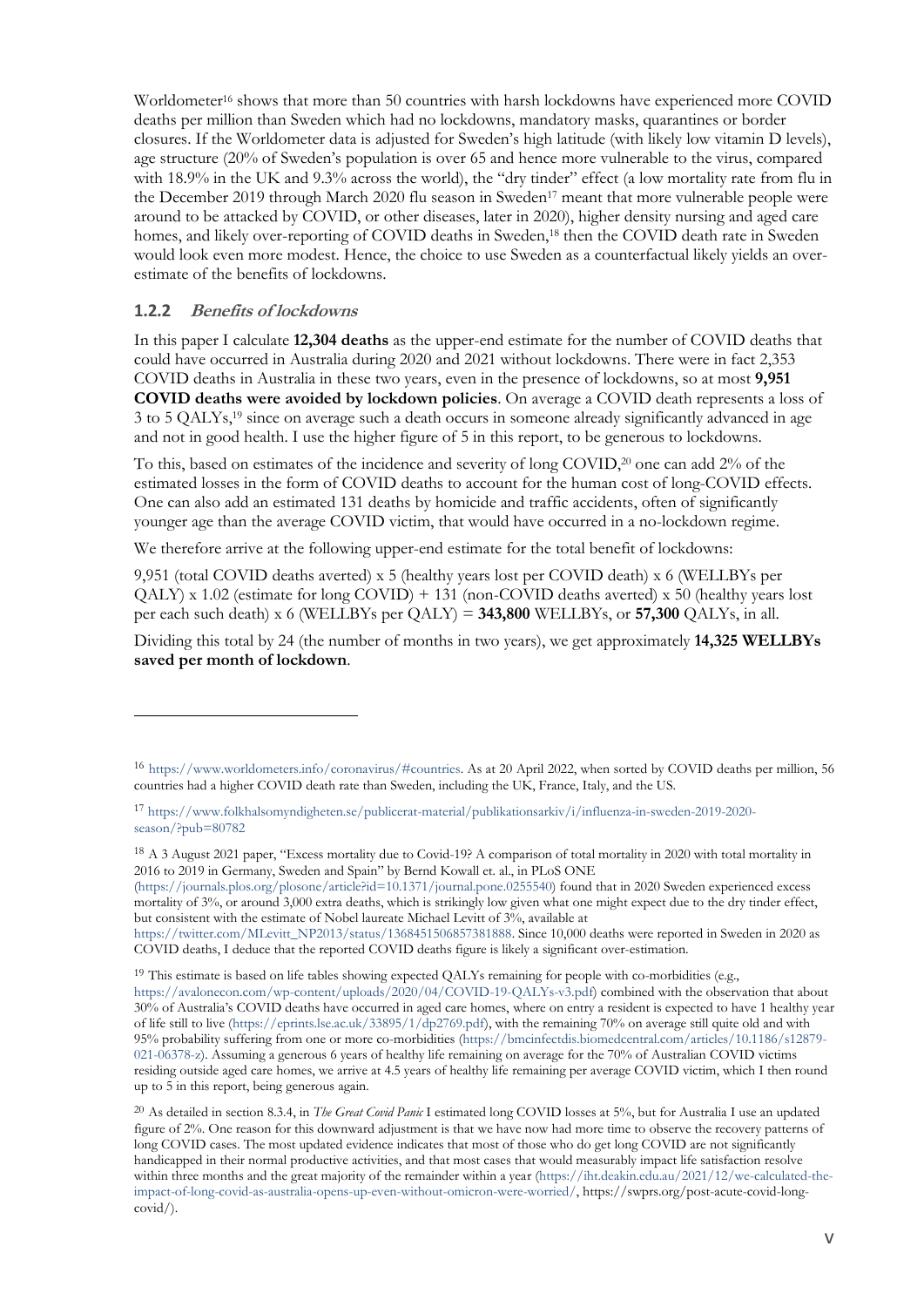#### **How much would Australian society be willing to pay to avoid this quantity of loss?**

Taking a high estimate of AU\$100,000 as the amount Australian society would be willing to pay to save one QALY – which is an upper-bound estimate based on what the TGA pays in normal years to buy medical interventions that save  $QALYs^{21}$  – then Australian society would be willing to pay a total of 57,300 (i.e., total QALYs saved) x 100,000 = **AU\$5.73 billion** over the course of two years to avoid this magnitude of loss.

The maximum that Australia would normally be willing to spend to prevent an additional **9,951** COVID deaths plus **131** traffic/homicide deaths – even using very conservative assumptions in favour of the government's policies – is therefore around six billion dollars.

In fact, hundreds of billions of dollars have been spent. This itself instantly suggests that alternative policy options should have been considered. It is also broadly consistent with the findings of a simple dollarsand-QALYs-based cost-benefit analysis of Australia's lockdowns published in January 2022 by Martin T. Lally, who finds that at least 11 times more has been spent by the government allegedly to prevent COVID deaths than would have been spent in a normal policy regime, in which Australia would have been willing to spend a maximum of \$100,000 per QALY saved. 22

#### **Have lockdowns avoided 40,000 deaths?**

In the lead-up to the election in May 2022, the Prime Minister of Australia is reported to have claimed that 40,000 deaths have been avoided by his "regime" (of lockdowns and border closures).<sup>23</sup> Earlier, he had sent letters to many Australians in which he made a slightly more modest claim of having prevented 30,000 deaths.<sup>24</sup> No substantiating evidence was provided for these assertions, but it is possible that the Prime Minister used estimates based on epidemiological models.

Even if Mr Morrison's most extreme claim were correct and 40,000 COVID deaths had been prevented by lockdowns, that would still bound at **AU\$20 billion** the amount Australia would have been willing to pay to pursue the lockdown strategy, using the observation above that Australia is willing to pay at most AU\$100,000 per QALY saved. Spending more than that would have diverted scarce resources from other competing priorities that, from a human wellbeing perspective, also matter.

In fact, we have spent hundreds of billions of dollars pursuing lockdowns and cushioning their economic fallout.

#### **1.2.3 Costs of lockdowns**

Imposing crippling restrictions on 99% of the population will necessarily cause significant overall harm. Evidence from numerous CBAs undertaken across the world has already indicated, for many countries, that lockdowns are damaging and even that they do not on net save lives.<sup>25</sup> Lockdowns and social-distancing measures inflict unemployment, business collapse, education neglect, health neglect and loneliness. The virus does not do these things; government directives do these things.

#### **Summing the costs**

Table 1.1, below, summarises the costs of lockdowns in **WELLBYs per month** for Australia, with data sourced from the ensuing chapters of this report.

<sup>21</sup> Estimates taken from: Lally, M. A cost–benefit analysis of COVID-19 lockdowns in Australia. *Monash Bioeth. Rev.* (2022). <https://doi.org/10.1007/s40592-021-00148-y>

<sup>22</sup> *Ibid.*

<sup>23</sup> [https://www.theguardian.com/australia-news/2022/apr/09/scott-morrison-takes-credit-for-saving-40000-lives-from-covid](https://www.theguardian.com/australia-news/2022/apr/09/scott-morrison-takes-credit-for-saving-40000-lives-from-covid-in-social-media-pitch-for-re-election)[in-social-media-pitch-for-re-election](https://www.theguardian.com/australia-news/2022/apr/09/scott-morrison-takes-credit-for-saving-40000-lives-from-covid-in-social-media-pitch-for-re-election)

<sup>24</sup> This letter is visible in scanned form here: [https://www.sabhlokcity.com/2022/02/the-letter-that-scott-morrison-wrote-to](https://www.sabhlokcity.com/2022/02/the-letter-that-scott-morrison-wrote-to-constituents-on-21-november-2021-with-the-big-lie-about-saving-30k-lives/)[constituents-on-21-november-2021-with-the-big-lie-about-saving-30k-lives/](https://www.sabhlokcity.com/2022/02/the-letter-that-scott-morrison-wrote-to-constituents-on-21-november-2021-with-the-big-lie-about-saving-30k-lives/)

<sup>25</sup> E.g., CBAs for the UK (my book, *[The Great Covid Panic](https://www.thegreatcovidpanic.com/)*), Australia and Canada (Lally, M. A cost–benefit analysis of COVID-19 lockdowns in Australia. *Monash Bioeth. Rev.* (2022). [https://doi.org/10.1007/s40592-021-00148-y.;](https://doi.org/10.1007/s40592-021-00148-y) Allen, Douglas W. (2021). Covid-19 Lockdown Cost/Benefits: A Critical Assessment of the Literature, *International Journal of the Economics of Business*, DOI: 10.1080/13571516.2021.1976051, <https://www.tandfonline.com/doi/abs/10.1080/13571516.2021.1976051>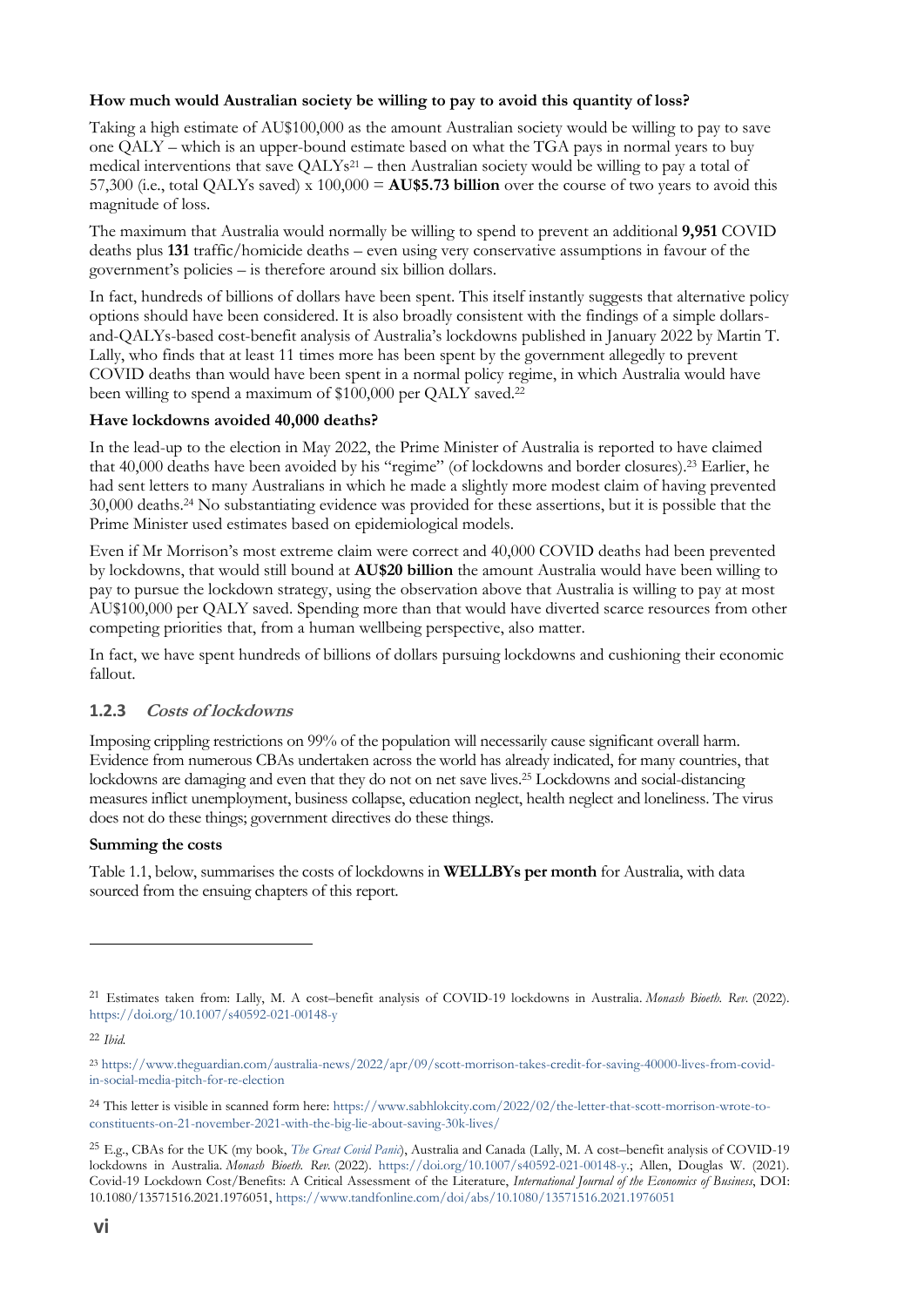| Category                                           | Disrupted area                                                                  | Loss in original units<br>per month (2020, 2021)                                                                                                                                                                              | Loss in<br><b>WELLBYs</b> per<br>month (for the<br>whole of<br>Australia) for<br>two years | Loss in WELLBYs                                                                               |
|----------------------------------------------------|---------------------------------------------------------------------------------|-------------------------------------------------------------------------------------------------------------------------------------------------------------------------------------------------------------------------------|--------------------------------------------------------------------------------------------|-----------------------------------------------------------------------------------------------|
| <b>Lost GDP</b><br>and<br>increased<br>expenditure | Economic loss                                                                   | \$8.045 billion per month                                                                                                                                                                                                     | 482,700<br>WELLBYs per<br>month                                                            |                                                                                               |
| Lost<br>Wellbeing                                  | Lost wellbeing (life<br>satisfaction)                                           | Drop in life satisfaction<br>of $0.2$ on a $0-10$ scale on<br>average per year of stop-<br>start lockdowns                                                                                                                    | 42,833<br>WELLBYs per<br>month                                                             |                                                                                               |
|                                                    | Non-COVID<br>excess deaths in<br>2020 and 2021                                  | 7,940 additional non-<br>COVID deaths from<br>lockdowns in the first<br>two years of the<br>pandemic                                                                                                                          | 9,937 WELLBYs<br>per month                                                                 |                                                                                               |
| <b>Future</b><br>costs                             | Reduction in the<br>general lifespan of all<br>Australians                      | Loss of one week of life<br>for the average Australian                                                                                                                                                                        |                                                                                            | 59,304 WELLBYs per<br>year for the next 50<br>years                                           |
|                                                    | Lost future<br>productivity of<br>children born<br>during lockdowns             | Lifetime earnings of<br>600,000 children born<br>during 2020 and 2021<br>drops by \$18 billion (or<br>\$30,000 per child) over a<br>35-year working life due<br>to reduced IQ; a total<br>WELLBY loss of<br>1,080,000 WELLBYs |                                                                                            | 30,857 WELLBYs per<br>year starting in 20 years<br>and continuing for the<br>ensuing 35 years |
|                                                    | Lost future<br>productivity of<br>children of school<br>age during<br>lockdowns | \$390 million in lost<br>lifetime earnings of<br>schoolchildren (23,400<br>WELLBYs over 35<br>years of working life)                                                                                                          |                                                                                            | 687 WELLBYs per<br>year starting in 10 years<br>and continuing for the<br>ensuing 35 years    |

**Table 1.1:** Summary of the estimated short term and longer-term costs of lockdowns and border closures

The first three rows of Table 1.1, showing estimates of costs paid during the lockdown period, average out to 535,470 WELLBYs per month, or 535,470 x 21 (there being 21 months from April 2020 to December 2021) = **11.24 million WELLBYs in all over two years.**

The second three rows present the tally of future costs of the lockdowns implemented in 2020 and 2021, and are discounted in order to be comparable with other lockdown costs which are expressed in "2021 wellbeing currency". The present value of these future costs at a 5% discount rate is **1.2 million WELLBYs**.

The sum of these two cost estimates, **12.44 million WELLBYs,** is the total estimated cost of lockdowns in 2021 wellbeing "currency."

The spreadsheet containing these calculations is available on the internet for public perusal.<sup>26</sup>

<sup>26</sup> <http://sanjeev.sabhlokcity.com/Misc/Final-cost-table-CBA.xlsx>